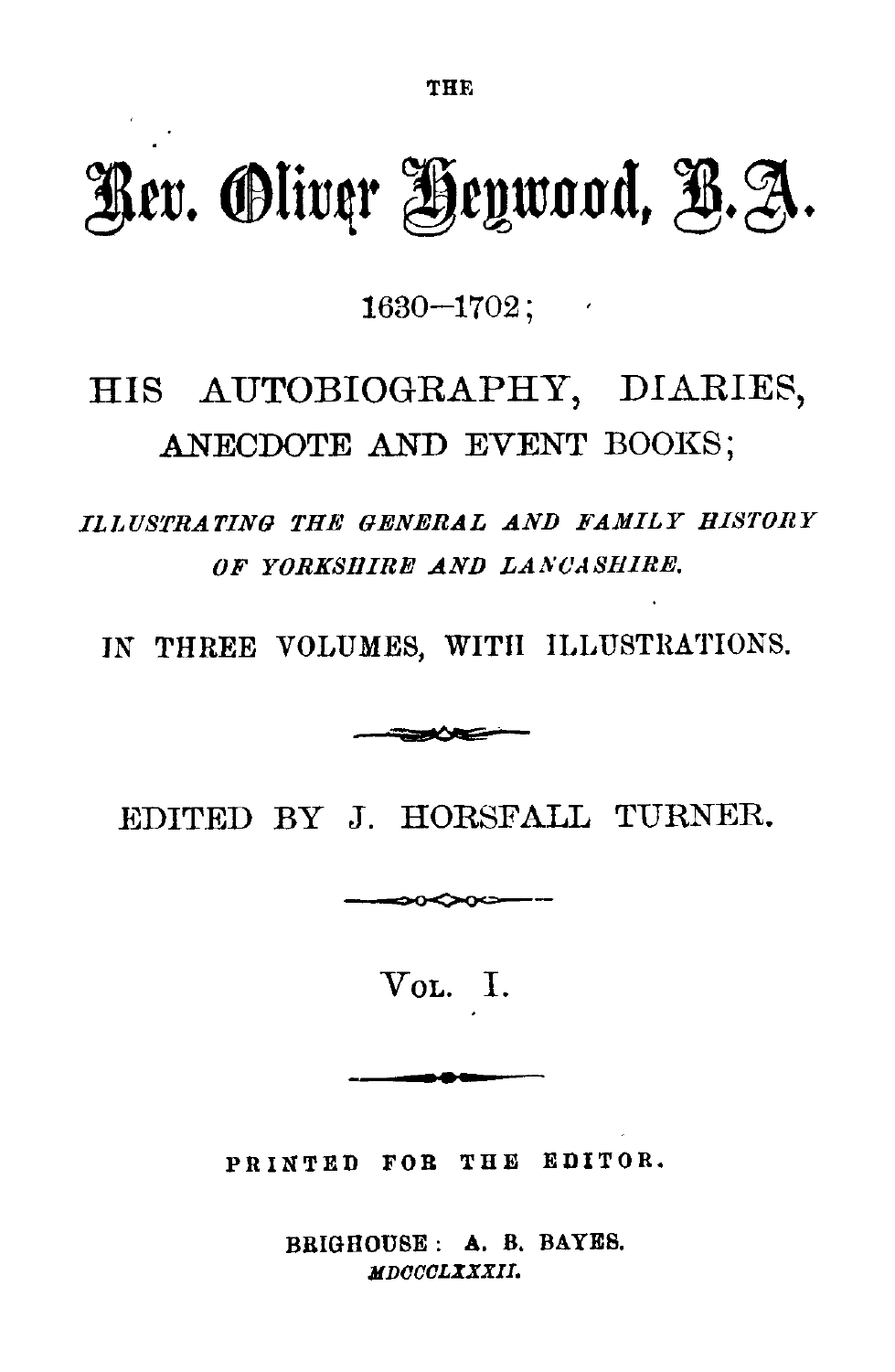### CONTENTS :

|  |                                      | HEYWOOD, ROTHERHAM, SHAW PEDIGREES |                                              |                   |  |  |                   |                                            |                 | (from |          |  |
|--|--------------------------------------|------------------------------------|----------------------------------------------|-------------------|--|--|-------------------|--------------------------------------------|-----------------|-------|----------|--|
|  |                                      | Hunter's Pedigrees)                |                                              |                   |  |  |                   |                                            |                 |       | $3 - 16$ |  |
|  | HEYWOOD FAMILY                       |                                    |                                              |                   |  |  |                   |                                            |                 |       | 17-104   |  |
|  | $^{\bullet}$                         | Genealogy                          |                                              |                   |  |  |                   |                                            |                 |       | 105-10   |  |
|  | ,,                                   | Pedigrees, by Hunter               |                                              |                   |  |  |                   |                                            |                 |       | 110-124  |  |
|  | Genealogical Memoranda               |                                    |                                              |                   |  |  |                   |                                            |                 |       | 125-128  |  |
|  | Licences to preach                   |                                    |                                              |                   |  |  |                   |                                            |                 |       | 129      |  |
|  |                                      |                                    |                                              |                   |  |  |                   |                                            |                 |       | 130      |  |
|  |                                      |                                    |                                              |                   |  |  |                   |                                            |                 |       | 131-132  |  |
|  | AUTOBIOGRAPHY                        |                                    |                                              | $\cdots$ $\cdots$ |  |  | $\cdots$ $\cdots$ | $\cdots$                                   | $\ddotsc$       |       | 133-202  |  |
|  |                                      | Memoranda                          |                                              |                   |  |  |                   | $\mathbf{u} = \mathbf{u} \cdot \mathbf{u}$ | $\ddotsc$       |       | 203-212  |  |
|  |                                      | Anagram                            |                                              |                   |  |  |                   |                                            |                 |       | 213-216  |  |
|  |                                      | Observations Experimental          |                                              |                   |  |  |                   |                                            | $\sim 10^{-11}$ |       | 217-222  |  |
|  | DIARY, 1666-1673                     |                                    | and the state of the state and the state and |                   |  |  |                   |                                            |                 |       | 223-304  |  |
|  | EVENT BOOK. Covenants, &c.           |                                    |                                              |                   |  |  |                   |                                            |                 |       | 305-360  |  |
|  | Index of Persons)<br>Index of Places |                                    | $\cdots$                                     |                   |  |  |                   |                                            |                 |       | $361-$   |  |

#### ILLUSTRATIONS :

| Northowram House                                      |  |  | The company of the company of the company of the company of the company of the company of the company of the company of the company of the company of the company of the company of the company of the company of the company |  | Frontispiece |  |
|-------------------------------------------------------|--|--|-------------------------------------------------------------------------------------------------------------------------------------------------------------------------------------------------------------------------------|--|--------------|--|
| Heywood's Arms   p. 247   Facsimile of Diary   p. 250 |  |  |                                                                                                                                                                                                                               |  |              |  |

*I thankfully acknowledge my obligations to G . II. Adshead, Esq., for the loan of MS. (a), to S. Vint, Esq., for MS (L), and to Samuel Roberts, Esq ., M.A ., FR S., for the rest.*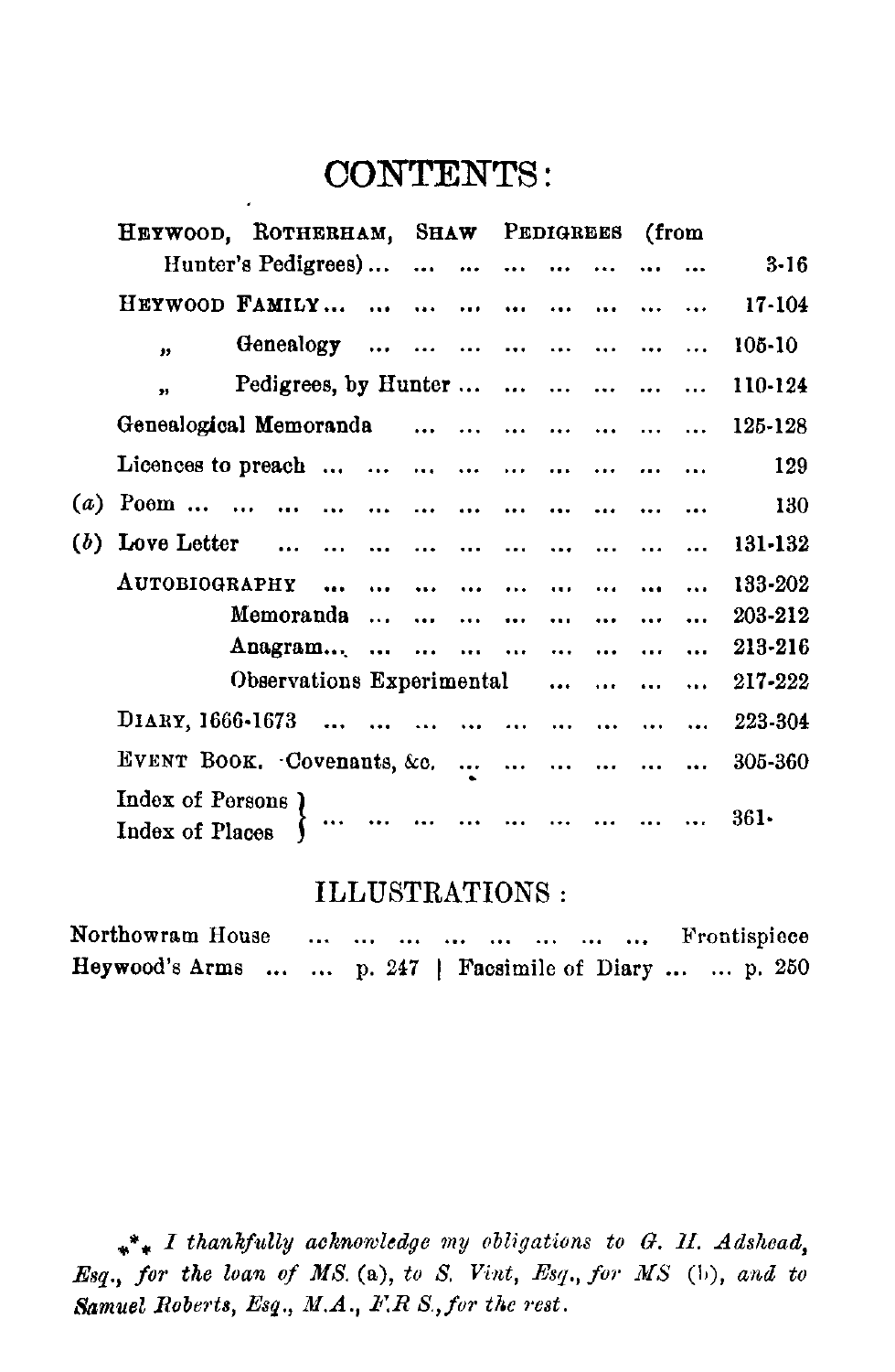## Pedigree of the Heywood frumity ,

**FROM THE TIME OF EDWARD VI.**

**Printed front Rev. Joseph, Hunter's MS., dated 1812.—J . H. T.**

JOHN HEYWOOD, of Heywood Mill, Waterside, in the parish of Bolton-le-Moors, living there in the time of Edward VI. Married — daughter of — Seddon, of Prestalce, and had a son.

OLIVER HEYwood, of Little Lever, in the parish of Bolton- le-Moors, where he had a small estate. He was by trade a carpenter. He lived to about the age of 70 years, and died in or about 1628. Married Alice, daughter of —— Hulton, of Breightmet, in the parish of Bolton ; sister to Adam Hulton, of that place. Wm. Hulton, of Northampton, V.D.M., Nath., Hulton, of Newington green, and Judith, wife of Samuel Heaward, were children of the said Adam Hulton. Oliver Heywood having issue by Alice his wife,

I. RICHARD, of whom presently,  $(a)$ 

IT. John, born 1592, died young.

- III. Thomas, died young, Feb . 20th, 1600.
- IV. JOHN, of Chapel-house, Little Lever ; died July 30, 1680, aged 77 ; buried at Bolton, on the 31st. Married Isabella, 1st wife, sister of Roger Barlow, 1627 ; died, *sine pueris, 1667 . Married Joan, 2nd wife, sister of James Mason, 1669 ; died Dec . 13, 1691 ; by whom he had two sons, (Joan had a second husband, James Horrocks, of, in the parish of Dean,) viz.,*
	- I. JOHN, born Dec. 22, 1678 ; baptized 24th : his father being 75 and his mother 34 years of age. In Coley Register in O. Heywood's handwriting the year is said to be 1677. The above date also occurs in the Blue Book in O. H.'s writing, but I should
	- think the Register contains the most correct dates. [J. Hunter.]
	- II. Nathaniel, baptized June 22, 1680; died young, buried at Bolton.
- V. Mary, born Ap. 1601, and died unmarried, in <sup>1635</sup> . She was lame.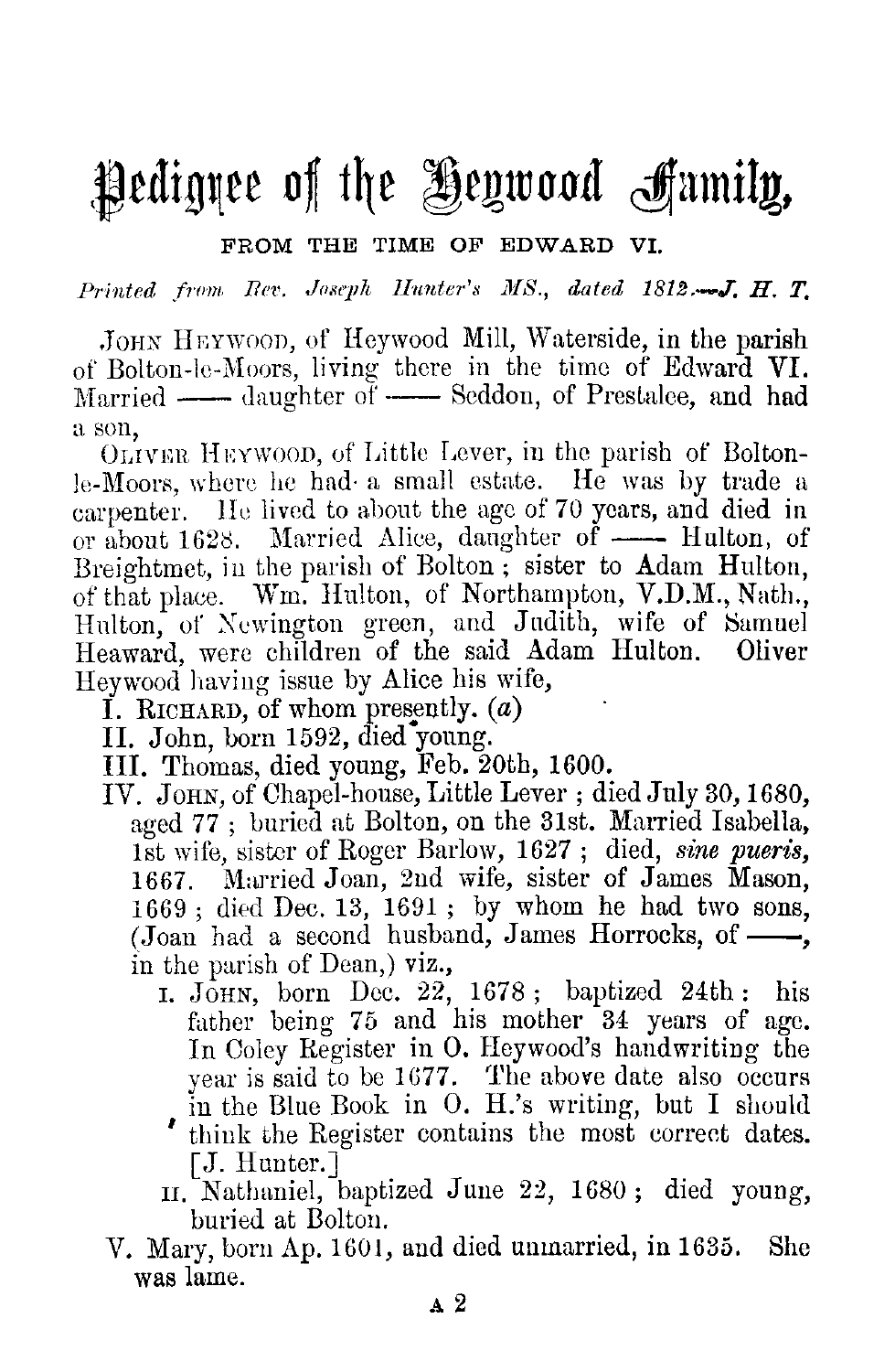*(a) RICHARD HEYwooD,* of Little Lever, yeoman ; died March 1,  $1676-7$ , aged  $81$ ; buried at Bolton. Critchlaw, only daughter of — Critchlaw, of Longworth, in the parish of Bolton. She had four brothers. The eldest,  $W<sub>m</sub>$ . Critchlaw, died of wounds received at Wigan in the  $C<sub>iv</sub>$ il Wars. The names of the second and third were Civil Wars. The names of the second and third were<br>Empois died 1669 and Hugh of Shrewshury. The Francis, died 1669, and Hugh, of Shrewsbury. youngest, Ralph Critchlaw, Esq., acquired a fortune in trade, and became a justice of the peace. She was the first wife of Richard Heywood ; born in 1593 ; married in 1615 ; died at her son's house at Northowram, April 22, 1657 ; and was buried in Holdsworth's chapel, south side of Halifax church. Married Margaret, 2nd wife, daughter of - Brereton ; died Dec. 8, 1697; buried at Bolton. Elichard Heywood, by Alice. his first wife, had

I. John, died in his infancy, and was buried at Bolton.

- II. Hannah, married Thos. Crompton, of Breightmet, in 1643, who died April 26th, 1673 (1672, Hunter). She<br>had 14 children, but only left four living. She died had 14 children, but only left four living. Dec. 4, 1673.
- Ill. Mary, married Nicholas Hunt, of Horwich ; she died 1648 . leaving only one daughter, Esther, who married Jas. Worsley, of Rivington. Nicholas Hunt re-married, and died 1673, leaving by his second wife, six sons and one daughter.
- IV. JOHN, of —, eldest surviving son; married Mary Ramsbotham, daughter-in-law to —— Ingham, of Ribchester, V.D.M. died April 23, 1672. John Heywood went to the West Indies, and died at Barbadoes in Sept. 1664, aged about 40 ; leaving
	- 1. RICHARD, of  $\longrightarrow$ , only surviving son and heir; married Alice, daughter of Robt. Crompton, of Darcey Lever ; died March 25, 1675, aged about 24, and left
		- John, only child, died an infant, June 1, 1675, two months after his father : he was the last male descendant of John Heywood, elder brother to Oliver and Nathaniel.
	- II. Hannah, died in 1672, aged 13 years .
	- III. Oliver Heywood, died an infant a year old, in 1655.
	- Iv. Mary, sister and co-heir to R. Heywood, and divided his lands with her sister ; married Peter Rothwell,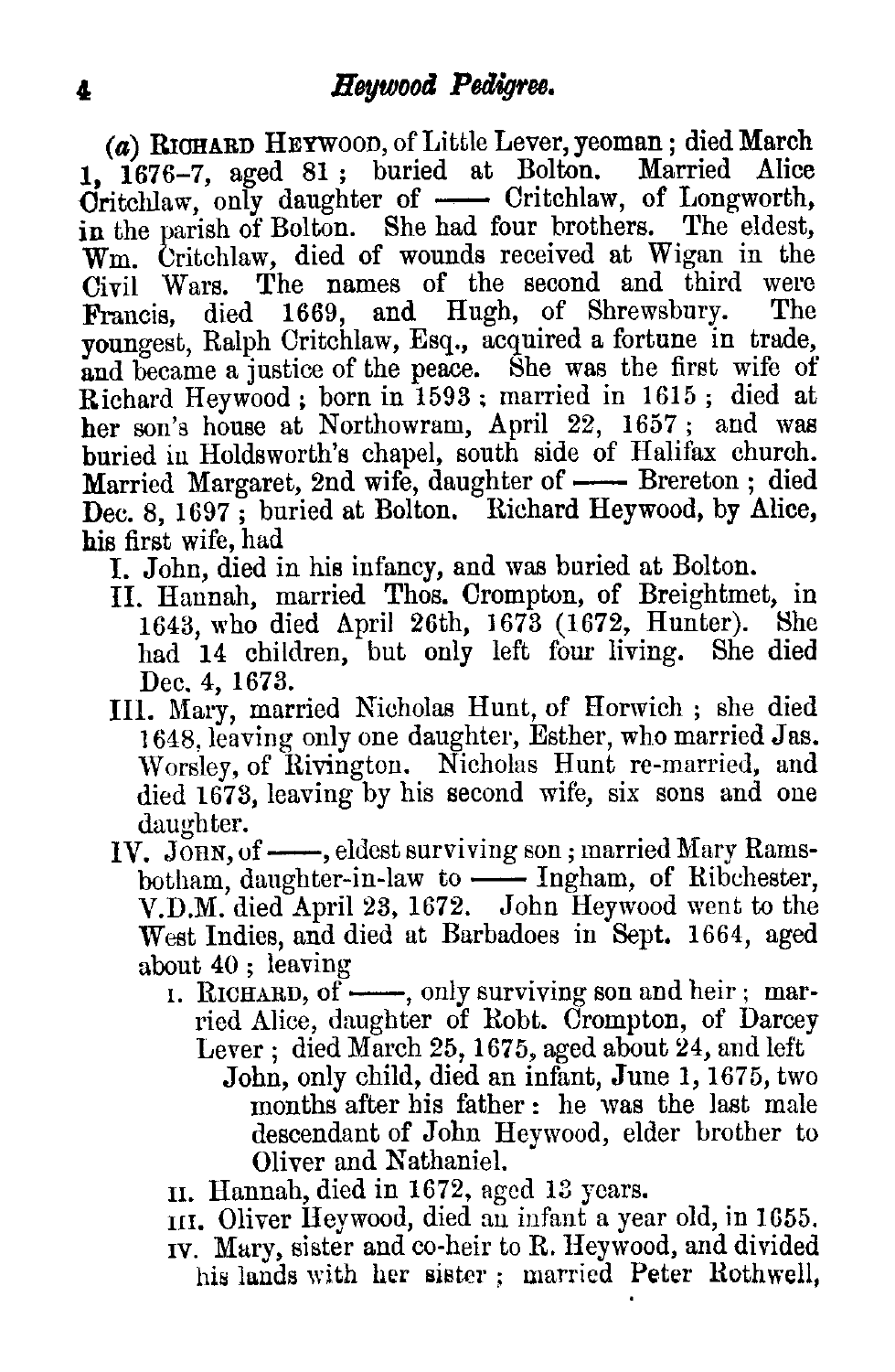of Holcombe and of Darcey Lever, May **4,** 1682 ; **had** eight children ; her husband was buried at Bolton, July 14, 1719, aged 68 ; she was buried at Bolton, April 29, 1728, aged 68; had issue, viz.,<br>1. John. 1683. 5. Elizabeth, 16

- 
- 2. Mary, 1684. 6. Esther, 1689.<br>3. Peter, 1685. 7. Robert.
- 5. Elizabeth, 1688.
	-
- 
- 3. Peter, 1685. 7. Robert.<br>4. Thomas. 1686. 8. Richard. 4. Thomas, 1686.
- v. Esther, sister and co-heir of Richard **Heywood ;** born in 1661, married James Lomax, of Little Lever (who was born 1656), Jan . 21,1680 ; had 7 children, of whom
	- James, born 1684, married Eunice Seddon, **1729 ;** died 1742, leaving
		- -
- 
- a. John, 1682. d. Richard.<br>b. Mary. 1686. e. Anne. b. Mary, 1686. e. Anne.<br>c. Esther. 1688. f. Oliver.
- c. Esther, 1688.
- g. James, born 1788, " lives in the house where Richard **Heywood** lived," married Hannah Withington, in 1763, and had
	- 1. James, born 1764.
	- 2. Joseph Withington, born 1769.
	- 3. Hannah, born 1774.
	- 4. Peter, born, 1777.
	- 5. John, born 1782.
- V. Esther, married Wm. Whitehead, of Bent-hall, in Lothersdale, Carlton, in Craven, who died Nov. 15, 1671 ; she
- died Oct. 1695, in the 68th year of her age, leaving several children:<br>r. John. died 1664.
	-

<sup>1</sup> . John, died 1664 . Iv. **Edmund, died 1672.**

- 
- II. William, died 1650. **v .** Joseph, died 1668. III. Nathaniel, died 1667. xiu. Eight daughters.
- VI. OLIvER, of whom presently. (b)
- VII. Alice, married Samuel Bradley, of Ainsworth, died on Nov. 2, 1669 ; she died May 9th, 1677 ; had six children. VIII. NATHANIEL, of whom presently.  $(c)$
- IX. Josiah Heywood, youngest son, died in Barbadoes, in 1664, aged 26, unmarried.

Richard Heywood, by Margaret, his 2nd wife, had issue, viz.,

- I. Thomas, of Virginia. He went thither with Capt. Langden, 1679.
- IL Nathan ; died at Little Lever, *sine* **puerie, 1685,**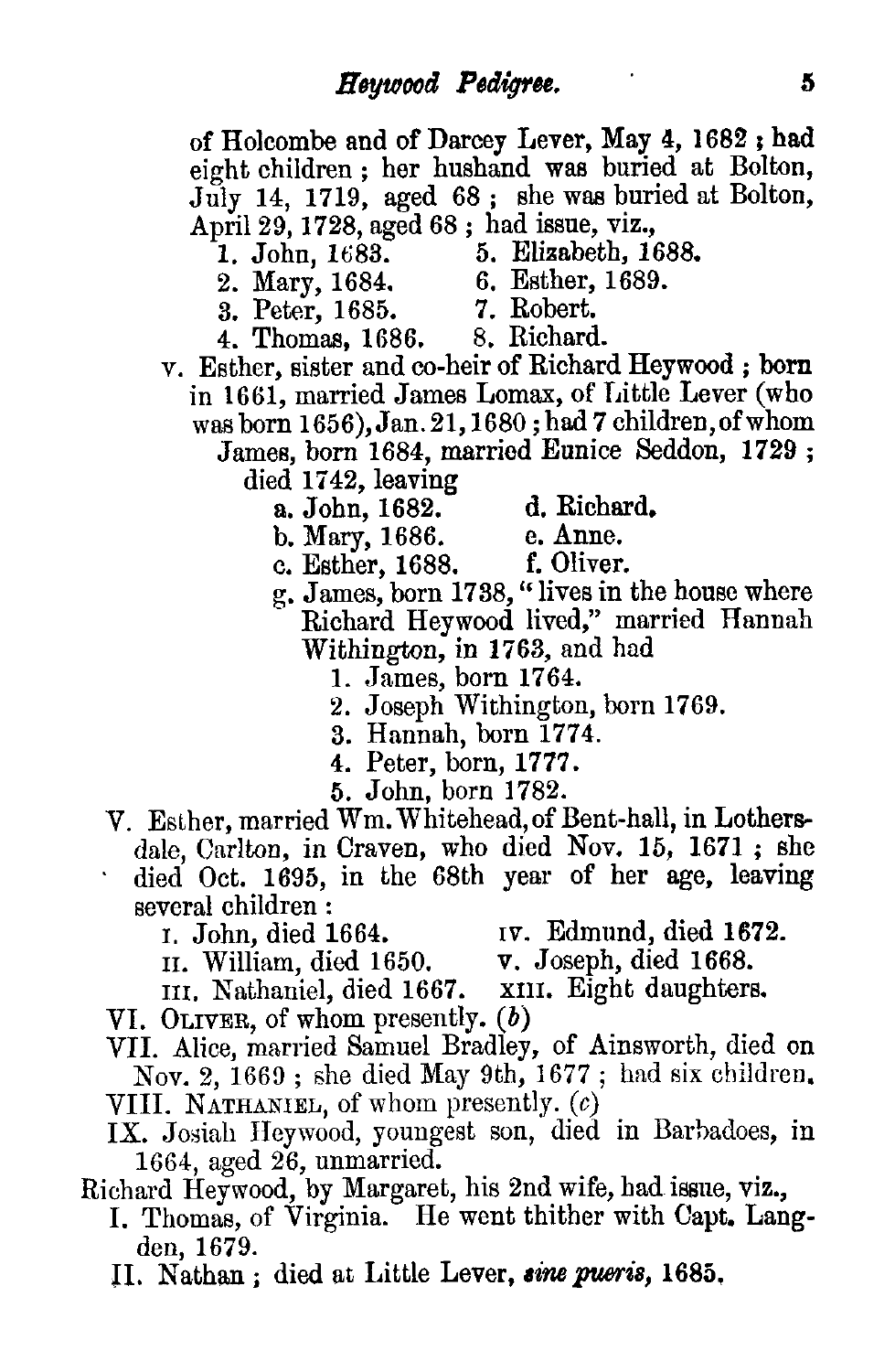**(b) OLIVER HEYWOOD, of Coley and Northowram, in the parish of Halifax, V.D .M . the second surviving son . Born at Little Lever, March, 1629 ; baptized at Bolton, the 15th ; of Trinity Coll. Camb. B.A. ; ordained minister at Bury Church, Aug. 4, 1652 : curate of Coley chapel, whence he was ejected by the uniformity Act, 1662. After having done and suffered much in the cause of Nonconformity, he died at his house at Northowram on the 4th of May, 1702, and was buried in Holdsworth's chapel, south side of Halifax church . His Will bears date, April 28, preceding. He married Elizabeth, his 1st wife, daughter of John Angier (who was ejected from the living of Denton, in Lancashire, by the Act of Uniformity, 1662), April 25, 1655 . the banns having been published on three preceding Lord's days in Halifax Church . Died May 26th, 1661, about 27 years of age . Married Abigail, his 2nd** wife, daughter of James Crompton, of Breightmet, in the parish of Bolton (who' was baptized Oct . 1, 1632), June 27th, 1667 ; Will dated Aug . 1, 1702 ; died *sine pueris, 1707 . Oliver Heywood had issue by Elizabeth, his first* wife :

- I. JOHN, eldest son, born at Northowram, April 18, 1656; entered as a student for the ministry among the Nonco formists, at Mr. Frankland's academy at Natland. May 26, 1674 ; ordained Aug. 24, 168i ; tutor to Thos. Westby, Esq., of Ravenfield, Nov. 18, 1684; minister at Rotherham, March 14, 1693, still residing at Ravenfield removed thence to Pontefract, where he exercised his ministry many years, and died at Balifieid, near Sheffield, and was buried at Hansworth, Sept. 6, 1704, aged 48. He married Elizabeth, daughter of — Stacey, of Sheffield, at Darton, Oct. 2, 1694 (who died a widow, April 15, 1721), by whom he left the following issue:
	- 1. Timothy, of Sheffield, apothecary; born Dec. 13, 1695 : baptized by Mr. Tim. Jollie, of Sheffield, Jan. 1, 1696 ; died sine pueris, Sept. 25, 1718 ; and was buried at Hansworth, near Sheffield : had been married only six days. He married Hannah, daughter of  $\frac{1}{\sqrt{2}}$  ; she had her thirds on the Lever Estate; she afterwards married William Marsden, of Sheffiel', attorney-at-law.

it. Elizabeth, died unmarried, March 21, 1718, aged 22 . 11I. Bridget.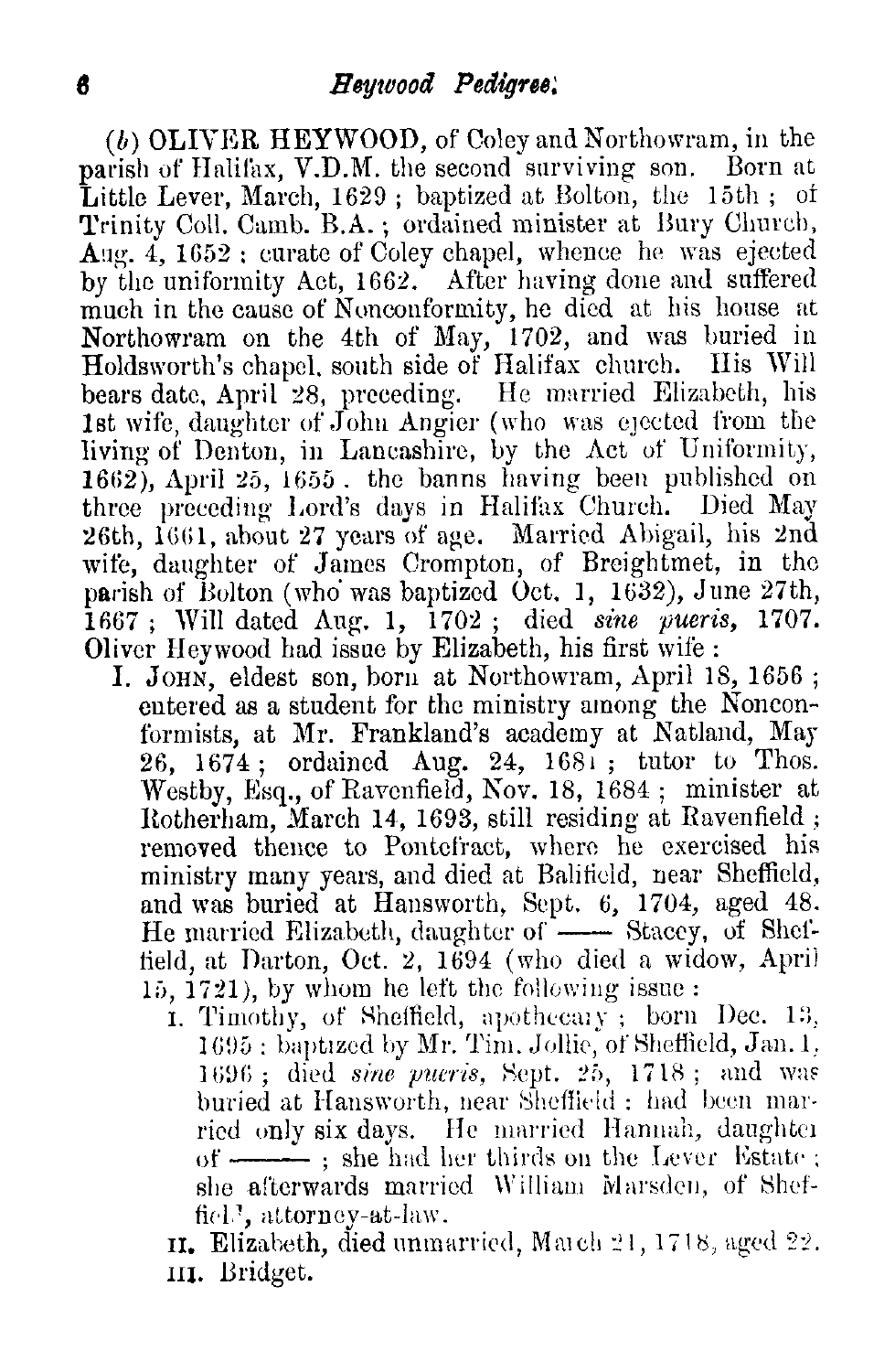II. ELIEZER, of whom presently.  $(d)$ 

III. Nathaniel, third, and youngest son ; born at Northowram, Aug. 7, 1659, and died there in his infancy.

*(d)* ELIEzER HEYWOOD, 2nd son, born at Northowram, April 18, 1657 ; entered as a student for the ministry at Mr. Frankland's academy, along with his brother John, May 26. 1687;<br>26. 1674; ordained at Attercliffe, April 21, 1687; 26, 1674 ; ordained at Attercliffe, April 21, 1687; minister at Walling-Wells, 1691 ; died minister of Dronfield, in Derbyshire, May 20, 1730, and lies buried in Dronfield church . He married Helen, daughter of John Rotherham, of Dronfield, Gent., at Hansworth, Jan. 1700 ; died 1713.

- I. Oliver, born at Dronfield, 8th March, baptized 14th died 16th, 1701.
- II. Bridget, born 7th of June, 1702, baptized by Mr. Prime, 16th ; died five weeks before her mother, in her 11th year.
- III. Elizabeth, born at Carlton, July 15, 1703 ; baptized by Mr. Denton; died Aug. 31, 1758; had eight children. She married Isaac Wylde, Nottingham, apothecary brother to Dr. Wylde, master of the grammar school in that town, died May, 1760.
- IV. John, born at Carlton, Sept. 2, 1704 ; baptized by Mr. Prime ; died an infant.
- V. Helen, born 1707, died in her infancy.
- VI. Hannah, born 1708 ; died unmarried, **in 1740.**
- VII. ELIEZER, V.D.M. only surviving son and heir ; born at Dronfield, Oct. 8, 1710 ; was many years minister at Mansfield, in Nottinghamshire ; and died there July 22, 1783 (? 1782). He married Jane, daughter of Sam. Shaw, of Dronfield and Mansfield, V.D.M. born at Derby, Jan. 15, 1730, married Nov. 6, 1751. Left issue, viz.,
	- I. SAMUEL, of whom presently,  $(e)$
	- II. Eliezer, 2nd son, born June 10, 1756 ; baptized by Dr. S. Eaton, 26th ; settled in North America.
	- III. Mary, born August 14, 1758 ; baptized by Dr. Eaton, Sept. 13 ; living unmarried at Mansfield, 1817 ; died there Feb. 19, 1832.
	- iv. Bridget, born Aug . 1, 1760 ; baptized by **Dr .** Eaton, Sept.  $\widetilde{3}$ : died unmarried, May 10, 1784.
	- v. Charlotte, born May 6, **1762 ; baptized June 30,** by